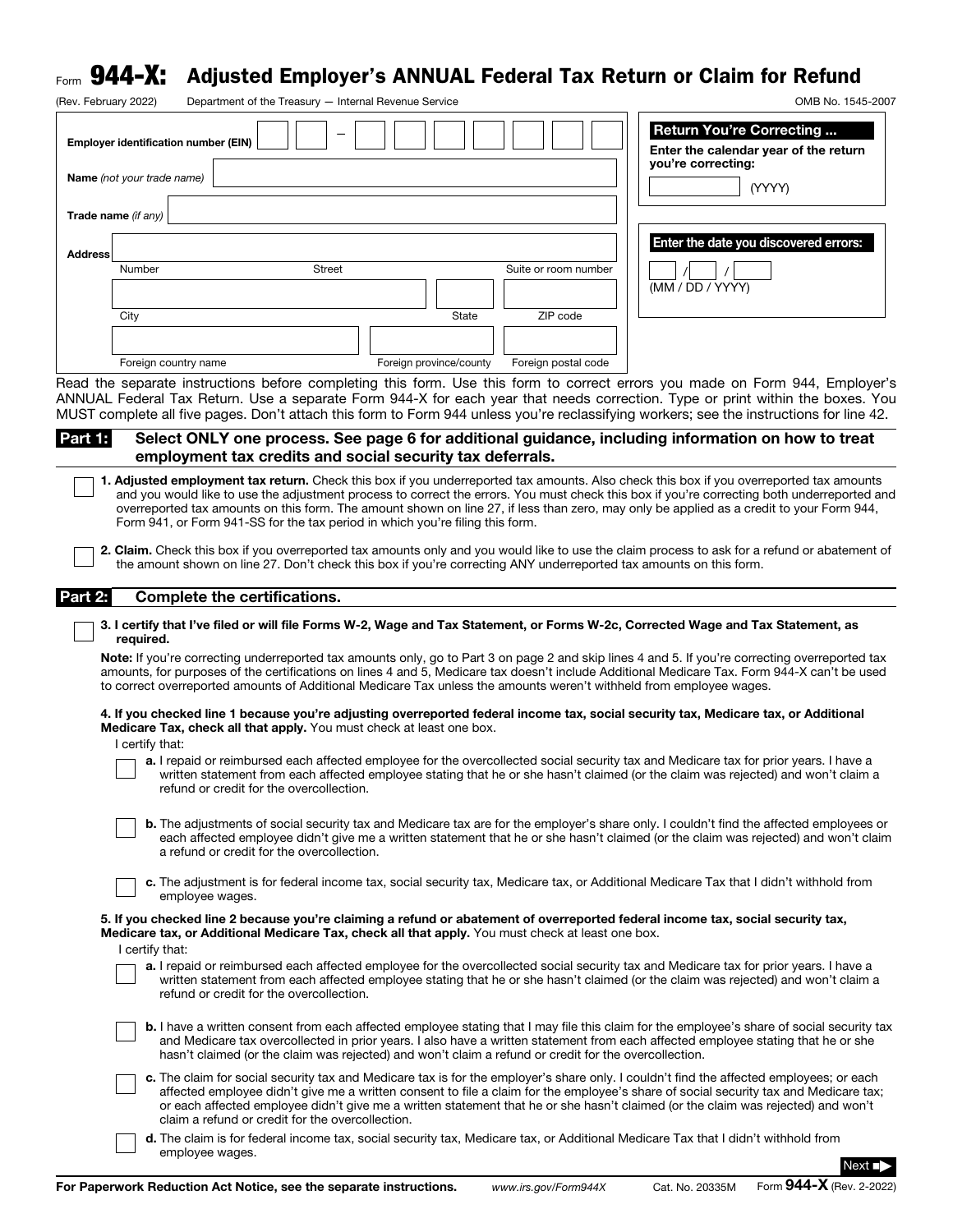|         | Name (not your trade name)                                                                                                                     |                                                         |                          |                                                                                           |                   | <b>Employer identification number (EIN)</b>                                                                         |                                     | Correcting Calendar Year (YYYY)                           |
|---------|------------------------------------------------------------------------------------------------------------------------------------------------|---------------------------------------------------------|--------------------------|-------------------------------------------------------------------------------------------|-------------------|---------------------------------------------------------------------------------------------------------------------|-------------------------------------|-----------------------------------------------------------|
| Part 3: | Enter the corrections for the calendar year you're correcting. If any line doesn't apply, leave it blank.                                      |                                                         |                          |                                                                                           |                   |                                                                                                                     |                                     |                                                           |
|         |                                                                                                                                                | Column 1                                                |                          | Column <sub>2</sub>                                                                       |                   | Column 3                                                                                                            |                                     | Column 4                                                  |
|         |                                                                                                                                                | <b>Total corrected</b><br>amount (for ALL<br>employees) |                          | <b>Amount originally</b><br>reported or as<br>previously corrected<br>(for ALL employees) |                   | <b>Difference</b><br>$=$ (If this amount is a<br>negative number,<br>use a minus sign.)                             |                                     | <b>Tax correction</b>                                     |
| 6.      | Wages, tips, and other<br>compensation (Form 944, line 1)                                                                                      |                                                         |                          |                                                                                           | $\equiv$          |                                                                                                                     | W-2 or Forms W-2c.                  | Use the amount in Column 1<br>when you prepare your Forms |
| 7.      | Federal income tax withheld from<br>wages, tips, and other<br>compensation (Form 944, line 2)                                                  |                                                         |                          |                                                                                           | $=$               |                                                                                                                     | Copy<br>Column 3<br>here<br>▸       |                                                           |
| 8.      | <b>Taxable social security wages</b><br>(Form 944, line 4a, Column 1)                                                                          |                                                         | -                        |                                                                                           | $\qquad \qquad =$ | *If you're correcting your employer share only, use 0.062. See instructions.                                        | $\times$ 0.124* =                   |                                                           |
| 9.      | Qualified sick leave wages*<br>(Form 944, line 4a(i), Column 1)                                                                                |                                                         |                          |                                                                                           | $=$               | *Use line 9 only for qualified sick leave wages paid after March 31, 2020, for leave taken before April 1, 2021.    | $\times 0.062 =$                    |                                                           |
| 10.     | Qualified family leave wages*<br>(Form 944, line 4a(ii), Column 1)                                                                             |                                                         |                          |                                                                                           | $=$               | *Use line 10 only for qualified family leave wages paid after March 31, 2020, for leave taken before April 1, 2021. | $\times 0.062 =$                    |                                                           |
| 11.     | Taxable social security tips<br>(Form 944, line 4b, Column 1)                                                                                  |                                                         |                          |                                                                                           | $=$               | *If you're correcting your employer share only, use 0.062. See instructions.                                        | $\times$ 0.124* =                   |                                                           |
| 12.     | Taxable Medicare wages & tips<br>(Form 944, line 4c, Column 1)                                                                                 |                                                         |                          |                                                                                           | $=$               | *If you're correcting your employer share only, use 0.0145. See instructions.                                       | $\times$ 0.029 <sup>*</sup> =       |                                                           |
| 13.     | Taxable wages & tips subject to<br><b>Additional Medicare Tax withholding</b><br>(Form 944, line 4d, Column 1)                                 |                                                         |                          |                                                                                           | $=$               | *Certain wages & tips reported in Column 3 shouldn't be multiplied by 0.009. See instructions.                      | $\times 0.009^* =$                  |                                                           |
| 14.     | Tax adjustments (Form 944,<br>line 6)                                                                                                          |                                                         |                          |                                                                                           | $\qquad \qquad =$ |                                                                                                                     | Copy<br>Column <sub>3</sub><br>here |                                                           |
| 15.     | <b>Qualified small business payroll</b><br>tax credit for increasing research<br>activities (Form 944, line 8a; you<br>must attach Form 8974)  |                                                         | $\overline{\phantom{0}}$ |                                                                                           | $=$               |                                                                                                                     | See<br>instructions                 |                                                           |
| 16.     | Nonrefundable portion of credit<br>for qualified sick and family<br>leave wages for leave taken<br>before April 1, 2021 (Form 944,<br>line 8b) |                                                         |                          |                                                                                           | $\equiv$          |                                                                                                                     | See<br>instructions                 |                                                           |
| 17a.    | Nonrefundable portion of<br>employee retention credit (Form<br>944. line 8c)                                                                   |                                                         |                          |                                                                                           | $\equiv$          |                                                                                                                     | See<br>instructions                 |                                                           |
| 17b.    | Nonrefundable portion of credit<br>for qualified sick and family<br>leave wages for leave taken<br>after March 31, 2021 (Form 944,<br>line 8d) |                                                         |                          |                                                                                           | $\equiv$          |                                                                                                                     | See<br>instructions                 |                                                           |
| 17c.    | Nonrefundable portion of<br><b>COBRA</b> premium assistance<br>credit (Form 944, line 8e)                                                      |                                                         |                          |                                                                                           | $\qquad \qquad =$ |                                                                                                                     | See<br>instructions                 |                                                           |
| 17d.    | Number of individuals provided<br><b>COBRA</b> premium assistance<br>(Form 944, line 8f)                                                       |                                                         |                          |                                                                                           | $\qquad \qquad =$ |                                                                                                                     |                                     |                                                           |
| 18.     | Special addition to wages for<br>federal income tax                                                                                            |                                                         |                          |                                                                                           | $\qquad \qquad =$ |                                                                                                                     | See<br>instructions                 |                                                           |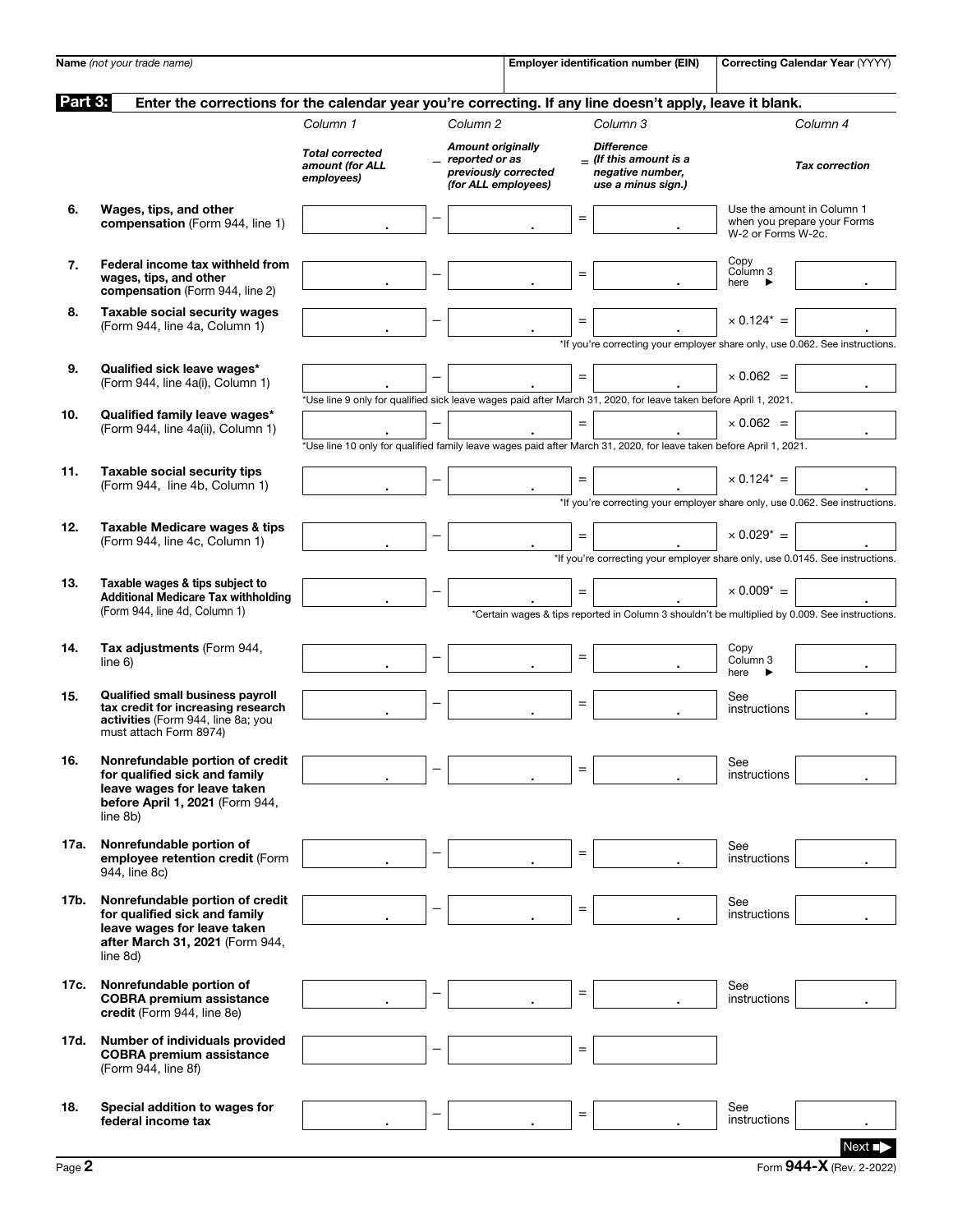|         | Name (not your trade name)                                                                                                                                                                                                                                                                                                                                                                                                                                                                                                                                                     |                                                          |                          |                                                                                           |     | Employer identification number (EIN)                                                    |                     | Correcting Calendar Year (YYYY) |
|---------|--------------------------------------------------------------------------------------------------------------------------------------------------------------------------------------------------------------------------------------------------------------------------------------------------------------------------------------------------------------------------------------------------------------------------------------------------------------------------------------------------------------------------------------------------------------------------------|----------------------------------------------------------|--------------------------|-------------------------------------------------------------------------------------------|-----|-----------------------------------------------------------------------------------------|---------------------|---------------------------------|
| Part 3: | Enter the corrections for the calendar year you're correcting. If any line doesn't apply, leave it blank. (continued)                                                                                                                                                                                                                                                                                                                                                                                                                                                          |                                                          |                          |                                                                                           |     |                                                                                         |                     |                                 |
|         |                                                                                                                                                                                                                                                                                                                                                                                                                                                                                                                                                                                | Column 1                                                 |                          | Column <sub>2</sub>                                                                       |     | Column <sub>3</sub>                                                                     |                     | Column 4                        |
|         |                                                                                                                                                                                                                                                                                                                                                                                                                                                                                                                                                                                | <b>Total corrected</b><br>amount (for ALL<br>employees)  |                          | <b>Amount originally</b><br>reported or as<br>previously corrected<br>(for ALL employees) |     | <b>Difference</b><br>$-$ (If this amount is a<br>negative number,<br>use a minus sign.) |                     | <b>Tax correction</b>           |
| 19.     | Special addition to wages for<br>social security taxes                                                                                                                                                                                                                                                                                                                                                                                                                                                                                                                         |                                                          |                          |                                                                                           | $=$ |                                                                                         | See<br>instructions |                                 |
| 20.     | Special addition to wages for<br><b>Medicare taxes</b>                                                                                                                                                                                                                                                                                                                                                                                                                                                                                                                         |                                                          |                          |                                                                                           | $=$ |                                                                                         | See<br>instructions |                                 |
| 21.     | Special addition to wages for<br><b>Additional Medicare Tax</b>                                                                                                                                                                                                                                                                                                                                                                                                                                                                                                                |                                                          | $\overline{\phantom{0}}$ |                                                                                           | $=$ |                                                                                         | See<br>instructions |                                 |
| 22.     | Subtotal. Combine the amounts on lines 7 through 21 of Column 4                                                                                                                                                                                                                                                                                                                                                                                                                                                                                                                |                                                          |                          |                                                                                           |     |                                                                                         |                     |                                 |
| 23.     | Deferred amount of the employer<br>share of social security tax* (Form<br>944, line 10b)                                                                                                                                                                                                                                                                                                                                                                                                                                                                                       | *Line 23 can only be used if correcting a 2020 Form 944. |                          |                                                                                           | $=$ |                                                                                         | See<br>instructions |                                 |
| 24.     | Deferred amount of the<br>emplovee share of social<br>security tax* (Form 944, line 10c)                                                                                                                                                                                                                                                                                                                                                                                                                                                                                       | *Line 24 can only be used if correcting a 2020 Form 944. |                          |                                                                                           | $=$ |                                                                                         | See<br>instructions |                                 |
| 25.     | Refundable portion of credit for<br>qualified sick and family leave<br>wages for leave taken before<br>April 1, 2021 (Form 944, line 10d)                                                                                                                                                                                                                                                                                                                                                                                                                                      |                                                          |                          |                                                                                           | $=$ |                                                                                         | See<br>instructions |                                 |
| 26a.    | Refundable portion of<br>employee retention credit<br>(Form 944, line 10e)                                                                                                                                                                                                                                                                                                                                                                                                                                                                                                     |                                                          |                          |                                                                                           | $=$ |                                                                                         | See<br>instructions |                                 |
| 26b.    | Refundable portion of credit for<br>qualified sick and family leave<br>wages for leave taken after<br>March 31, 2021 (Form 944, line 10f)                                                                                                                                                                                                                                                                                                                                                                                                                                      |                                                          |                          |                                                                                           | $=$ |                                                                                         | See<br>instructions |                                 |
| 26c.    | <b>Refundable portion of COBRA</b><br>premium assistance credit<br>(Form 944, line 10g)                                                                                                                                                                                                                                                                                                                                                                                                                                                                                        |                                                          | $\overline{\phantom{0}}$ |                                                                                           | $=$ |                                                                                         | See<br>instructions |                                 |
| 27.     | Total. Combine the amounts on lines 22 through 26c of Column 4                                                                                                                                                                                                                                                                                                                                                                                                                                                                                                                 |                                                          |                          |                                                                                           |     |                                                                                         |                     |                                 |
|         | If line 27 is less than zero:<br>. If you checked line 1, this is the amount you want applied as a credit to your Form 944 for the tax period in which you're filing this form.<br>(If you're currently filing a Form 941 or Form 941-SS, Employer's QUARTERLY Federal Tax Return, see the instructions.)<br>. If you checked line 2, this is the amount you want refunded or abated.<br>If line 27 is more than zero, this is the amount you owe. Pay this amount by the time you file this return. For information on how to pay,<br>see Amount you owe in the instructions. |                                                          |                          |                                                                                           |     |                                                                                         |                     |                                 |
| 28.     | <b>Qualified health plan expenses</b><br>allocable to qualified sick leave<br>wages for leave taken before<br>April 1, 2021 (Form 944, line 15)                                                                                                                                                                                                                                                                                                                                                                                                                                |                                                          |                          |                                                                                           | $=$ |                                                                                         |                     |                                 |
| 29.     | <b>Qualified health plan expenses</b><br>allocable to qualified family leave<br>wages for leave taken before<br>April 1, 2021 (Form 944, line 16)                                                                                                                                                                                                                                                                                                                                                                                                                              |                                                          |                          |                                                                                           | $=$ |                                                                                         |                     |                                 |
| 30.     | Qualified wages for the employee<br>retention credit (Form 944, line 17)                                                                                                                                                                                                                                                                                                                                                                                                                                                                                                       |                                                          |                          |                                                                                           | $=$ |                                                                                         |                     |                                 |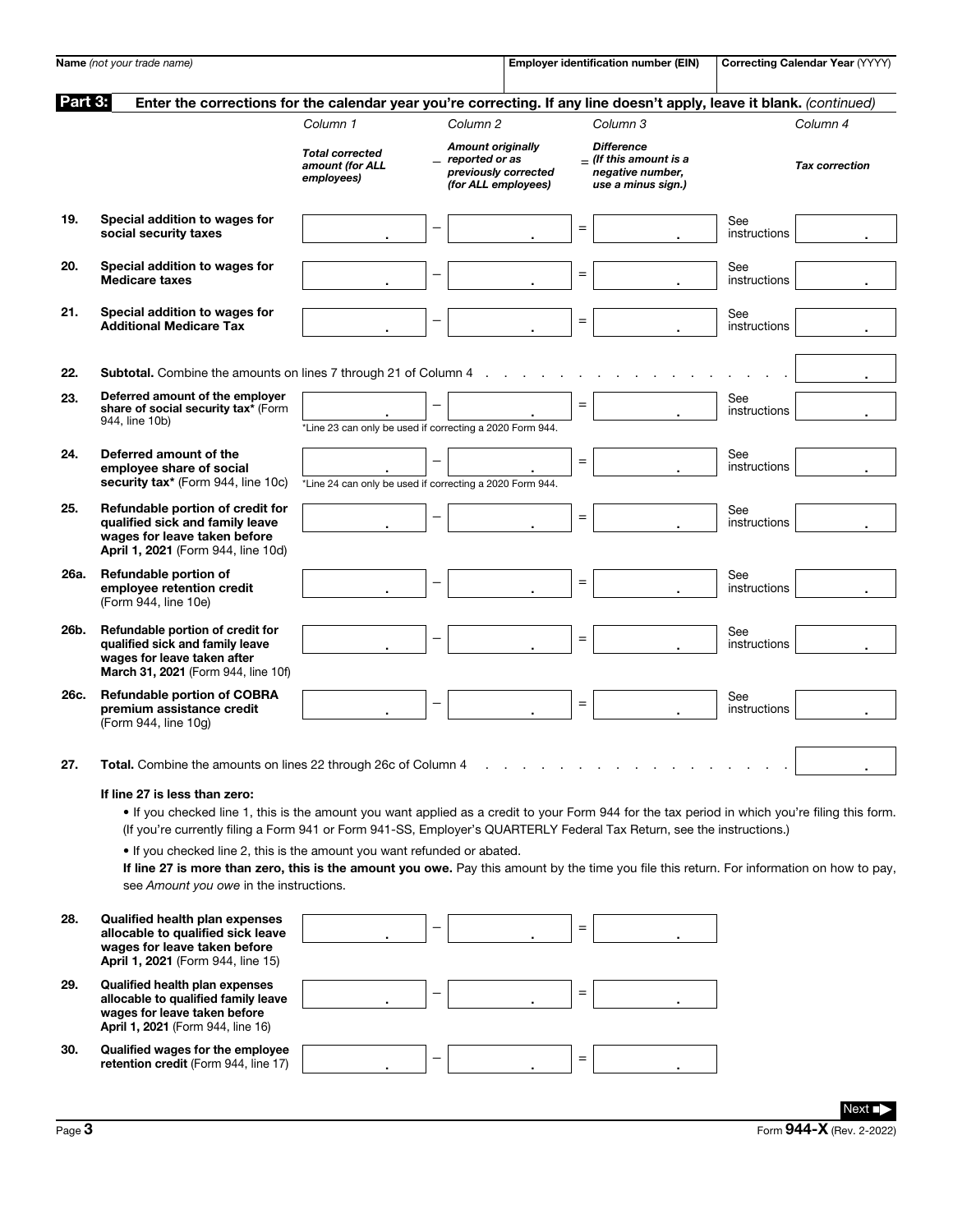|         | Name (not your trade name)                                                                                                                                                                                                                                                                                                                             |                                                          |   |                                                                                             |     | <b>Employer identification number (EIN)</b>                                             | <b>Correcting Calendar Year (YYYY)</b>                                                                                |
|---------|--------------------------------------------------------------------------------------------------------------------------------------------------------------------------------------------------------------------------------------------------------------------------------------------------------------------------------------------------------|----------------------------------------------------------|---|---------------------------------------------------------------------------------------------|-----|-----------------------------------------------------------------------------------------|-----------------------------------------------------------------------------------------------------------------------|
| Part 3: |                                                                                                                                                                                                                                                                                                                                                        |                                                          |   |                                                                                             |     |                                                                                         | Enter the corrections for the calendar year you're correcting. If any line doesn't apply, leave it blank. (continued) |
|         |                                                                                                                                                                                                                                                                                                                                                        | Column 1                                                 |   | Column <sub>2</sub>                                                                         |     | Column 3                                                                                |                                                                                                                       |
|         |                                                                                                                                                                                                                                                                                                                                                        | <b>Total corrected</b><br>amount (for ALL<br>employees)  |   | <b>Amount originally</b><br>_ reported or as<br>previously corrected<br>(for ALL employees) |     | <b>Difference</b><br>$=$ (If this amount is a<br>negative number,<br>use a minus sign.) |                                                                                                                       |
| 31.     | Qualified health plan expenses<br>for the employee retention<br>credit (Form 944, line 18)                                                                                                                                                                                                                                                             |                                                          |   |                                                                                             | $=$ |                                                                                         |                                                                                                                       |
| 32.     | Credit from Form 5884-C, line 11,<br>for the year* (Form 944, line 19)                                                                                                                                                                                                                                                                                 | *Line 32 can only be used if correcting a 2020 Form 944. |   |                                                                                             | $=$ |                                                                                         |                                                                                                                       |
|         | <b>Caution:</b> Lines 33-40 don't apply to years beginning before January 1, 2021.                                                                                                                                                                                                                                                                     |                                                          |   |                                                                                             |     |                                                                                         |                                                                                                                       |
| 33.     | Qualified sick leave wages for<br>leave taken after March 31,<br>2021 (Form 944, line 19)                                                                                                                                                                                                                                                              |                                                          |   |                                                                                             | $=$ |                                                                                         |                                                                                                                       |
| 34.     | <b>Qualified health plan expenses</b><br>allocable to qualified sick leave<br>wages for leave taken after<br>March 31, 2021 (Form 944, line 20)                                                                                                                                                                                                        |                                                          |   |                                                                                             | $=$ |                                                                                         |                                                                                                                       |
| 35.     | Amounts under certain<br>collectively bargained<br>agreements allocable to<br>qualified sick leave wages for<br>leave taken after March 31,<br>2021 (Form 944, line 21)                                                                                                                                                                                |                                                          |   |                                                                                             | $=$ |                                                                                         |                                                                                                                       |
| 36.     | Qualified family leave wages for<br>leave taken after March 31,<br>2021 (Form 944, line 22)                                                                                                                                                                                                                                                            |                                                          |   |                                                                                             | $=$ |                                                                                         |                                                                                                                       |
| 37.     | <b>Qualified health plan expenses</b><br>allocable to qualified family<br>leave wages for leave taken after<br>March 31, 2021 (Form 944, line 23)                                                                                                                                                                                                      |                                                          |   |                                                                                             | $=$ |                                                                                         |                                                                                                                       |
| 38.     | Amounts under certain<br>collectively bargained<br>agreements allocable to qualified<br>family leave wages for leave<br>taken after March 31, 2021 (Form<br>944, line 24)                                                                                                                                                                              |                                                          |   |                                                                                             | $=$ |                                                                                         |                                                                                                                       |
| 39.     | If you're eligible for the employee<br>retention credit in the third<br>quarter of 2021 solely because<br>your business is a recovery<br>startup business, enter the total<br>of any amounts included on Form<br>944, lines 8c and 10e (or, if<br>corrected, Form 944-X, lines 17a<br>and 26a), for the third quarter of<br>2021 (Form 944, line 25)   |                                                          |   |                                                                                             | $=$ |                                                                                         |                                                                                                                       |
| 40.     | If you're eligible for the employee<br>retention credit in the fourth<br>quarter of 2021 solely because<br>your business is a recovery<br>startup business, enter the total<br>of any amounts included on<br>Form 944, lines 8c and 10e (or, if<br>corrected, Form 944-X, lines 17a<br>and 26a), for the fourth quarter of<br>2021 (Form 944, line 26) |                                                          | - |                                                                                             | $=$ |                                                                                         |                                                                                                                       |
|         |                                                                                                                                                                                                                                                                                                                                                        |                                                          |   |                                                                                             |     |                                                                                         | Next ∎                                                                                                                |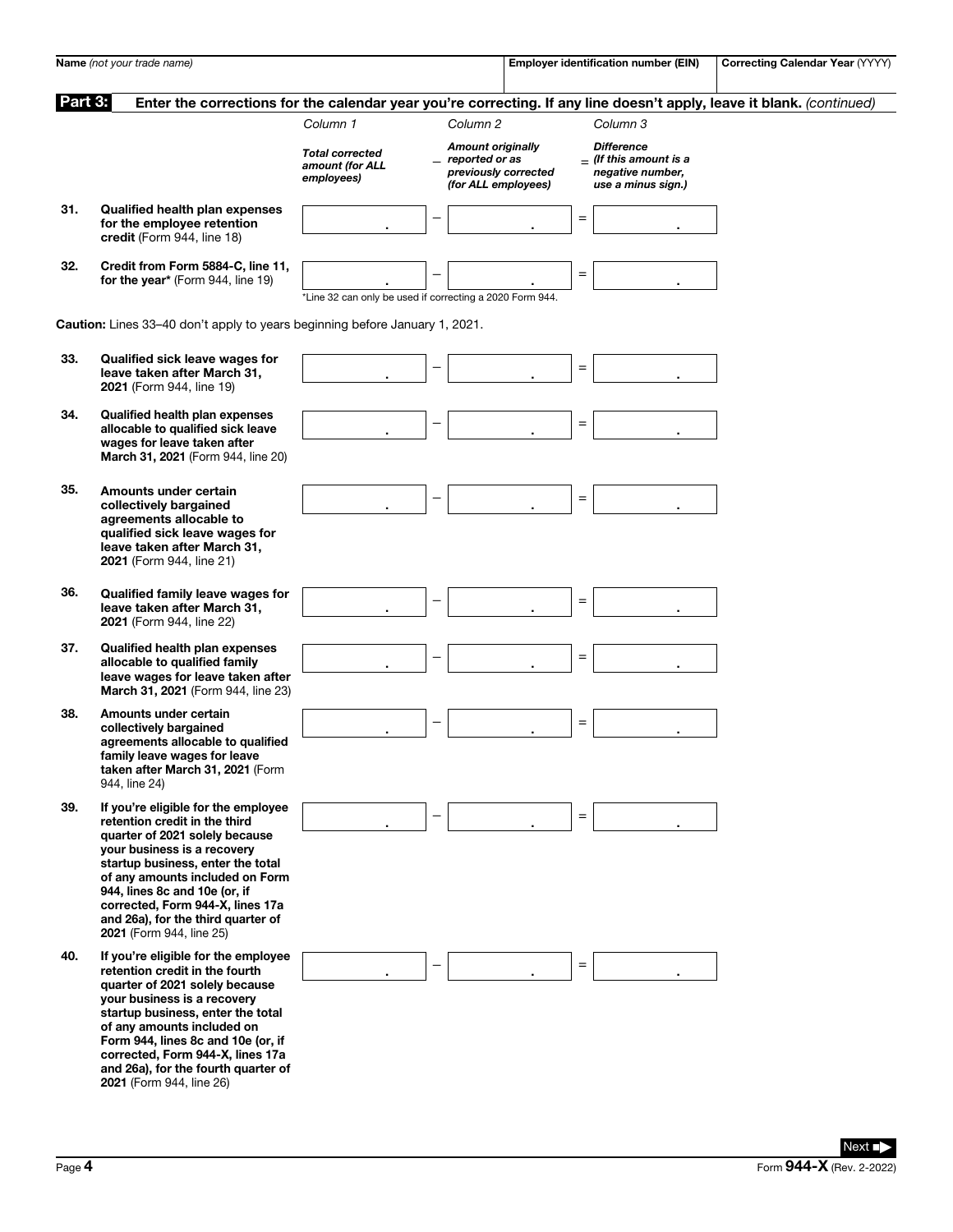|         | Name (not your trade name)                                                                                                                                                       | <b>Employer identification number (EIN)</b>                                                           | <b>Correcting Calendar Year (YYYY)</b> |  |  |  |  |  |
|---------|----------------------------------------------------------------------------------------------------------------------------------------------------------------------------------|-------------------------------------------------------------------------------------------------------|----------------------------------------|--|--|--|--|--|
| Part 4: | Explain your corrections for the calendar year you're correcting.                                                                                                                |                                                                                                       |                                        |  |  |  |  |  |
| 41.     | Check here if any corrections you entered on a line include both underreported and overreported amounts.<br>Explain both your underreported and overreported amounts on line 43. |                                                                                                       |                                        |  |  |  |  |  |
| 42.     | Check here if any corrections involve reclassified workers. Explain on line 43.                                                                                                  |                                                                                                       |                                        |  |  |  |  |  |
| 43.     |                                                                                                                                                                                  | You must give us a detailed explanation of how you determined your corrections. See the instructions. |                                        |  |  |  |  |  |
|         |                                                                                                                                                                                  |                                                                                                       |                                        |  |  |  |  |  |
|         |                                                                                                                                                                                  |                                                                                                       |                                        |  |  |  |  |  |
|         |                                                                                                                                                                                  |                                                                                                       |                                        |  |  |  |  |  |
|         |                                                                                                                                                                                  |                                                                                                       |                                        |  |  |  |  |  |
|         |                                                                                                                                                                                  |                                                                                                       |                                        |  |  |  |  |  |
|         |                                                                                                                                                                                  |                                                                                                       |                                        |  |  |  |  |  |
|         |                                                                                                                                                                                  |                                                                                                       |                                        |  |  |  |  |  |
|         |                                                                                                                                                                                  |                                                                                                       |                                        |  |  |  |  |  |
|         |                                                                                                                                                                                  |                                                                                                       |                                        |  |  |  |  |  |
|         |                                                                                                                                                                                  |                                                                                                       |                                        |  |  |  |  |  |
|         |                                                                                                                                                                                  |                                                                                                       |                                        |  |  |  |  |  |
|         |                                                                                                                                                                                  |                                                                                                       |                                        |  |  |  |  |  |
|         |                                                                                                                                                                                  |                                                                                                       |                                        |  |  |  |  |  |
|         |                                                                                                                                                                                  |                                                                                                       |                                        |  |  |  |  |  |
|         |                                                                                                                                                                                  |                                                                                                       |                                        |  |  |  |  |  |
|         |                                                                                                                                                                                  |                                                                                                       |                                        |  |  |  |  |  |
|         |                                                                                                                                                                                  |                                                                                                       |                                        |  |  |  |  |  |

Under penalties of perjury, I declare that I have filed an original Form 944 and that I have examined this adjusted return or claim, including accompanying schedules and statements, and to the best of my knowledge and belief, it is true, correct, and complete. Declaration of preparer (other than taxpayer) is based on all information of which preparer has any knowledge.

| Sign your<br>name here                     |       | Print your<br>name here<br>Print your<br>title here |                               |
|--------------------------------------------|-------|-----------------------------------------------------|-------------------------------|
| Date                                       |       | Best daytime phone                                  |                               |
| <b>Paid Preparer Use Only</b>              |       |                                                     | Check if you're self-employed |
| Preparer's name                            |       | <b>PTIN</b>                                         |                               |
| Preparer's signature                       |       | Date                                                |                               |
| Firm's name (or yours if<br>self-employed) |       | <b>EIN</b>                                          |                               |
| Address                                    |       | Phone                                               |                               |
| City                                       | State | ZIP code                                            |                               |